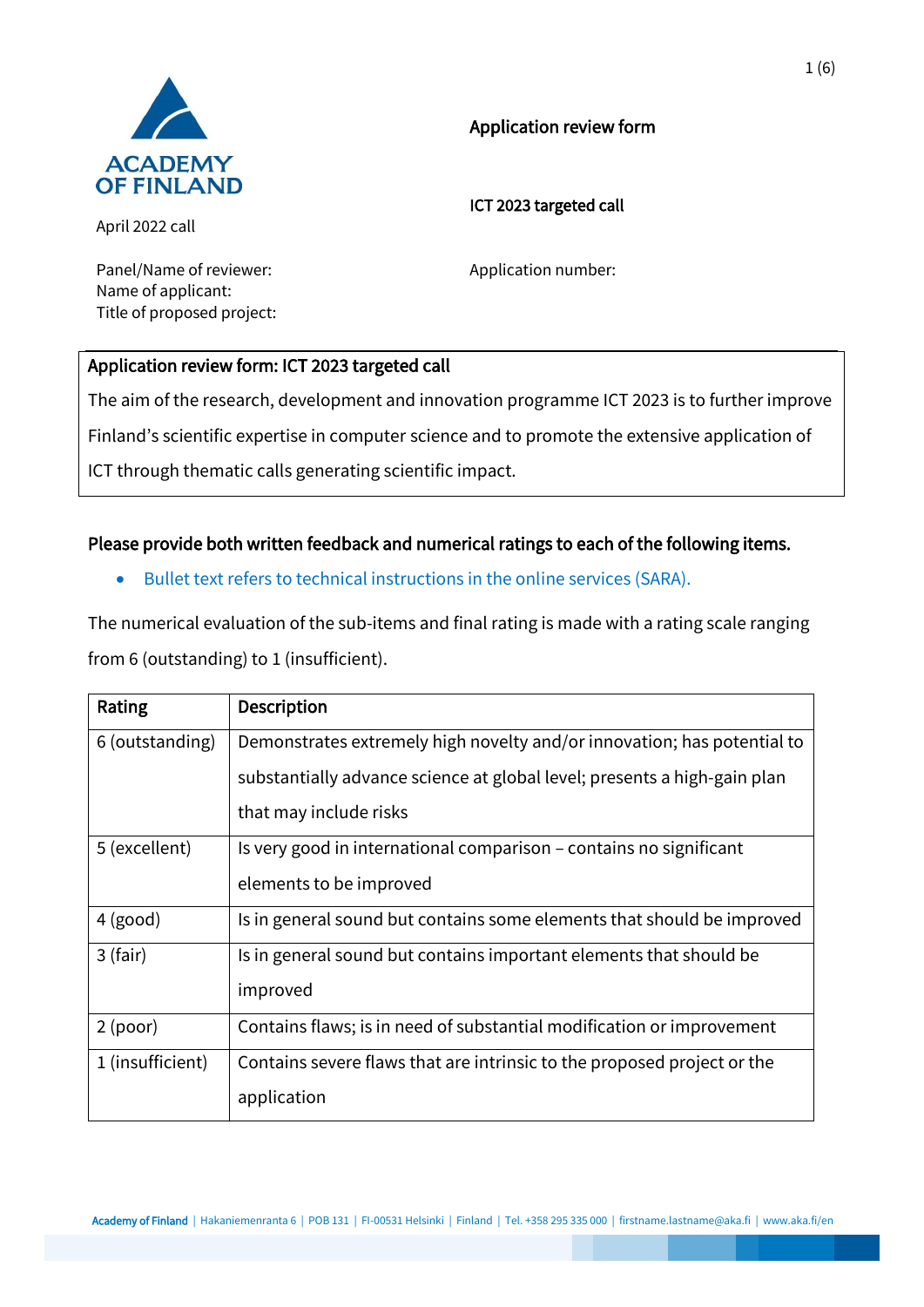

# 1 Project's relevance to programme/call

### 1.1 Project's relevance to programme/call Sub-rating (1–6)

*Contribution of the application to achieving the objectives of the programme/call*

• See all items of the research plan and special item 1.4 Special objective of call in the research plan.

# 2 Quality of research described in plan

# 2.1 Scientific quality, novelty and innovativeness of research Sub-rating (1–6)

Significance of project; objectives and hypotheses; ambitiousness and state-of-the-art of objectives (possible novel concepts and approaches or development across disciplines); scientific impact of research; generation of new knowledge, new methods, new technologies or new practices to end-users; potential for breakthroughs or exceptionally significant outcomes; etc.

• See item 1 Aim and objectives in the research plan.

# 2.2 Implementation of research plan Sub-rating (1–6)

Feasibility of project (bearing in mind extent to which the proposed research may include high risks); materials, research data and methods; human resources and management of research tasks; research environment including research infrastructures; identified potential scientific or methodological problem areas and mitigation plan; etc.

See item 2 Implementation in the research plan.

# 2.3 If applicable: Research consortium (no numerical rating)

Significance and added value of consortium for attainment of research objectives

See item 2.4 Added value of consortium in the research plan.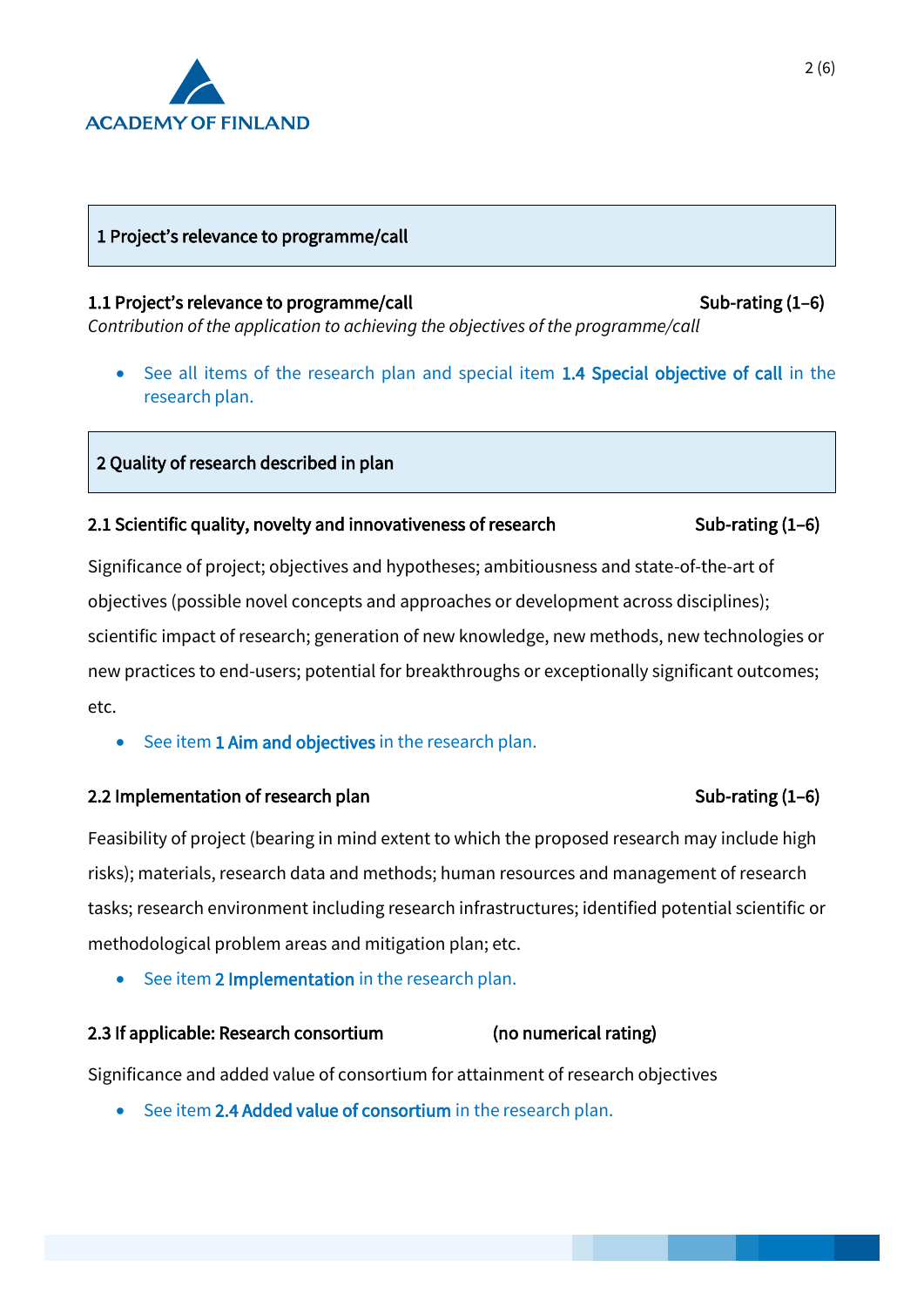

• A consortium is a fixed-term body of subprojects and a collaboration of research projects under a joint research plan that is implemented in systematic collaboration. A consortium application is reviewed as a single research plan.

3 Competence of applicant(s), quality of research collaboration

# 3.1 Competence of applicant(s) and complementary expertise of applicant's research team (project personnel)

# Sub-rating (1–6)

Merits and scientific expertise of applicant (in case of consortium: applicants) in terms of project implementation; complementary expertise of applicant's research team (i.e. project personnel directly working/funded in the project); competence of applicant(s) in terms of supervising PhD candidates or postdoctoral researchers; support for researcher training within project; etc.

- See item 3.1 Project personnel and their project-relevant key merits in the research plan.
- See most relevant publications and other key outputs.
	- $\circ$  See also CV(s) of the applicant(s) in the application form.
	- $\circ$  See also complete list(s) of publications.
- If you are reviewing consortium applications, competence of all principal investigators should be reviewed.

# 3.2 Significance of research and business collaboration and researcher mobility

Sub-rating (1–6)

Significance of national and/or international research, business and/or other non-academic collaboration (i.e. collaborators engaged in the project with their own funding) including complementary expertise and research environment of collaborators in terms of project implementation; significance of planned mobility for implementation of research plan and researcher training; etc.

- See item 3.2 Collaborators and their project-relevant key merits in the research plan.
	- o See attached Business collaboration plan.
	- o See attached Letter(s) of collaboration.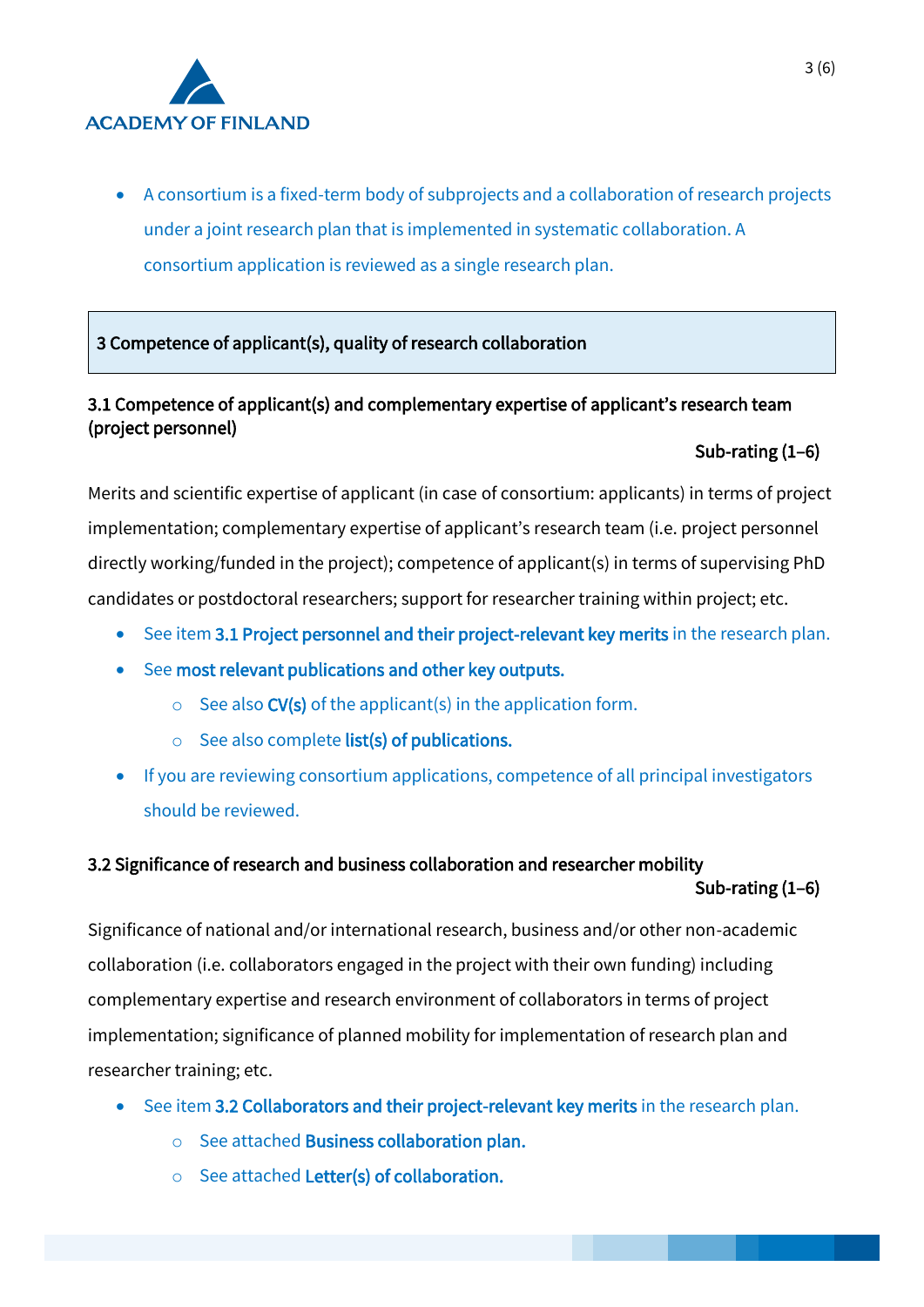

See Mobility in the application form.

### 4 Responsible science

#### 4.1 Responsible science (no numerical rating)

Has the applicant considered the following aspects of responsible science properly in the application?

- See item 4 Responsible science in the research plan.
- The Academy of Finland is committed to promoting research integrity, responsible conduct of research and the principles and practice of equality and non-discrimination and open science. See 'Instructions for reviewing' for further information.

# 4.1.1 Research ethics

- $\Box$  Yes (no comment needed)
- $\Box$  No, please comment in sub-item 4.2.1

# 4.1.2 Promotion of equality and non-discrimination within project or in society at large

- □ Yes (no comment needed)
- $\Box$  No, please comment in sub-item 4.2.1

#### 4.1.3 Open access to research publications

- $\Box$  Yes (no comment needed)
- $\Box$  No, please comment in sub-item 4.2.1

# 4.1.4 Data management and open access to data

- □ Yes (no comment needed)
- $\Box$  No, please comment in sub-item 4.2.1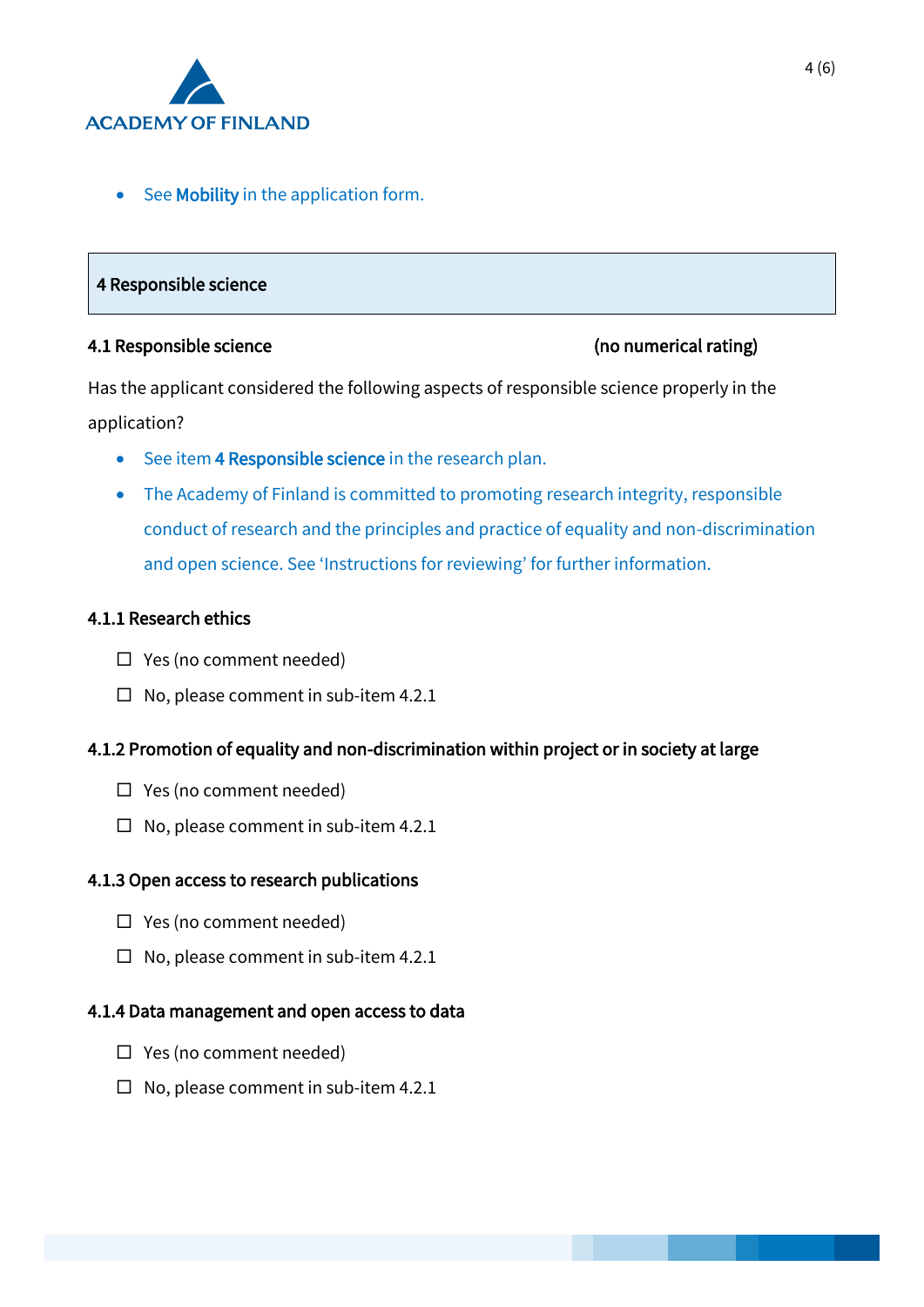

# 4.2 Comment on responsible science, societal effects, and impact

4.2.1 Provide further comments if responsible science aspects (4.1.1–4.1.4) have not been properly considered

# 4.2.2 Additional comments on societal effects and impact

You are also encouraged to comment on societal effects and impact, including principles of sustainable development.

- See items 4.4 Sustainable development objectives and 5.1 Effects and impact beyond academia in the research plan.
- These should not affect the scientific review/rating or ranking of the application. Instead, it will be considered as an additional factor when the funding decisions are made.

# 5 Overall assessment and rating

# 5.1 Main strengths and weaknesses of project, additional comments and suggestions (no numerical rating)

Please list major strengths and weaknesses of the application as well as any additional comments.

• Please give an overall assessment for the application including lists of strengths and weaknesses as well as any additional comments. It is important to comment on both the strengths and the weaknesses of the application.

Strengths:

Weaknesses:

Comments: